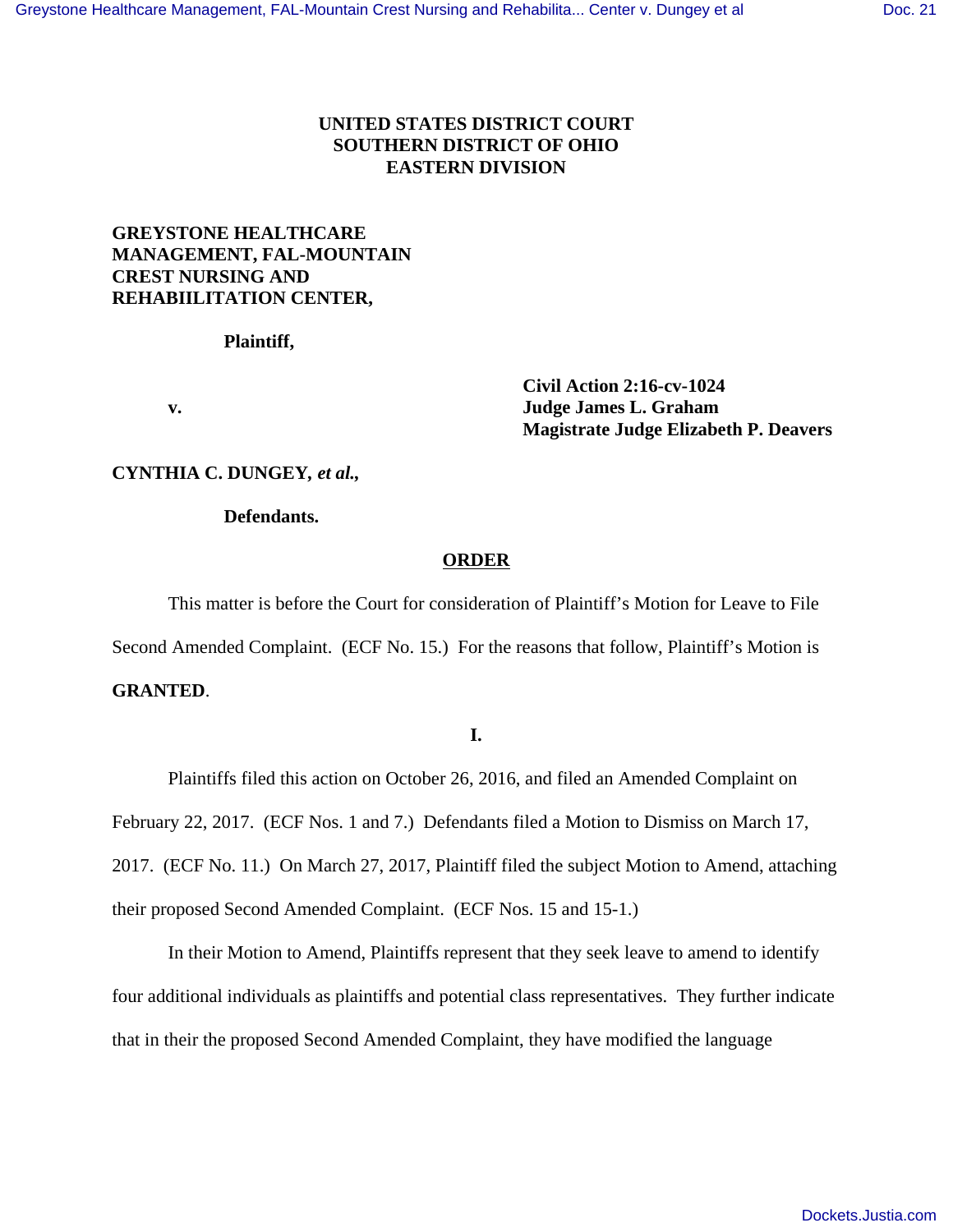contained in their allegations of due process violations, as well as the language in their allegations of violations of the Americans with Disabilities Act.

In their Memorandum in Opposition, Defendants assert that the Court should deny Plaintiffs' Motion to Amend as futile. According to Defendants, Plaintiffs' proposed Second Amended Complaint contains allegations plead in bad faith and "fails to cure deficiencies in the current complaint" such that it would not survive a motion to dismiss." (Defs.' Mem. in Opp. 2, ECF No. 19.)

### **II.**

Under Federal Rule of Civil Procedure  $15(a)(2)$ , the Court should give leave for a party to amend its pleading "when justice so requires." Fed. R. Civ. P. 15(a)(2). "The thrust of Rule 15 is to reinforce the principle that cases should be tried on their merits rather than the technicalities of pleadings." *Teft v. Seward*, 689 F.2d 637, 639 (6th Cir. 1982) (citations omitted); *Oleson v. United States*, 27 F. App'x 566, 569 (6th Cir. 2001) (internal quotations omitted) (noting that courts interpret the language in Rule 15(a) as conveying "a liberal policy of permitting amendments to ensure the determination of claims on their merits"). "Nevertheless, leave to amend 'should be denied if the amendment is brought in bad faith, for dilatory purposes, results in undue delay or prejudice to the opposing party, or would be futile.'" *Carson v. U.S. Office of Special Counsel*, 633 F.3d 487, 495 (6th Cir. 2011) (quoting *Crawford v. Roane*, 53 F.3d 750, 753 (6th Cir. 1995)). A court may deny a motion for leave to amend for futility if the amendment could not withstand a motion to dismiss. *Riverview Health Inst. LLC v. Med*. *Mut. of Ohio*, 601 F.3d 505, 512 (6th Cir. 2010); *Midkiff v. Adams Cnty. Reg'l Water Dist.*, 409 F.3d 758, 767 (6th Cir. 2005).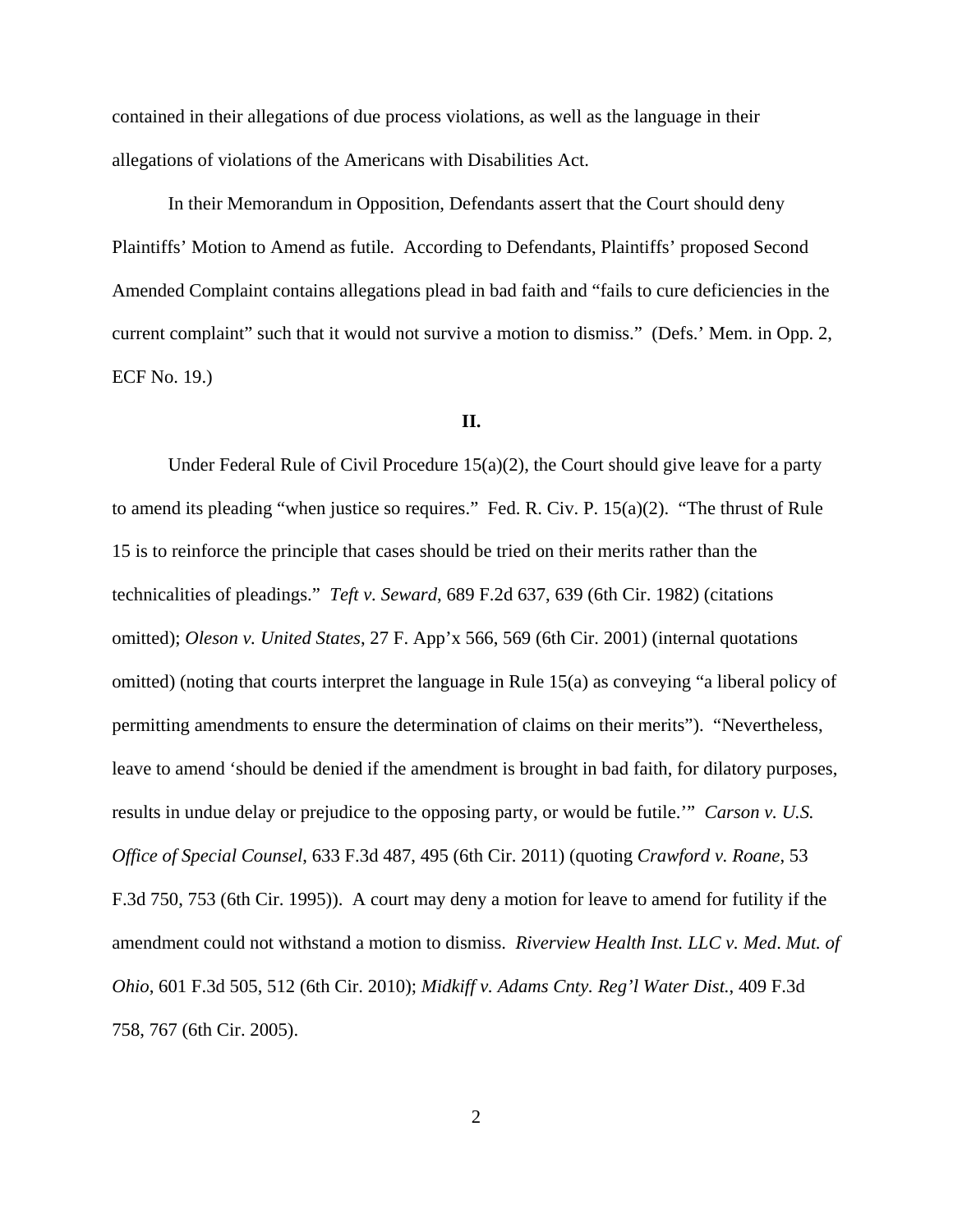As set forth above, Defendants' sole argument in opposition to Plaintiffs' Motion to Amend is that the new and modified allegations they seek to assert are offered in bad faith and would not save their claims from dismissal under Federal Rule of Civil Procedure 12(b)(1) and (6). Because "denying a motion for leave to amend on grounds that the proposed [complaint] is legally insufficient is, at least indirectly, a ruling on the merits" of the claims presented in the complaint, this Court has recognized the "conceptual difficulty presented" when a Magistrate Judge, who cannot by statute ordinarily rule on a motion to dismiss, is ruling on such a motion. *Durthaler v. Accounts Receivable Mgmt., Inc.*, 2:10-cv-1068, 2011 WL 5008552, at \*4 (S.D. Ohio Oct. 20, 2011) (recognizing the "conceptual difficulty presented"); 28 U.S.C. § 636(b)(1)(A) ("[A] judge may designate a magistrate judge to hear and determine any pretrial matter pending before the court, except a motion . . . to dismiss for failure to state a claim upon which relief can be granted . . . .").

In light of this procedural impediment, the Court concludes that the better course would be to permit Plaintiffs to amend her Amended Complaint with the understanding that Defendants are free to challenge the claims against them through a motion to dismiss. *See Durthaler*, 2011 WL 5008552 at  $*4$  ("[I]t is usually a sound exercise of discretion to permit the claim to be pleaded and to allow the merits of the claim to be tested before the District Judge by way of a motion to dismiss."); *Morse/Diesel, Inc. v. Fidelity & Deposit Co. of Md.*, 715 F.Supp. 578, 581 (S.D.N.Y. 1989) ("The trial court has the discretion to grant a party leave to amend a complaint, even where the amended pleading might ultimately be dismissed.").

Plaintiffs' filing of a Second Amended Complaint moots the pending Motion to Dismiss. (ECF No. 11.) Of course, as noted above, Defendants are free to file a new Motion to Dismiss or